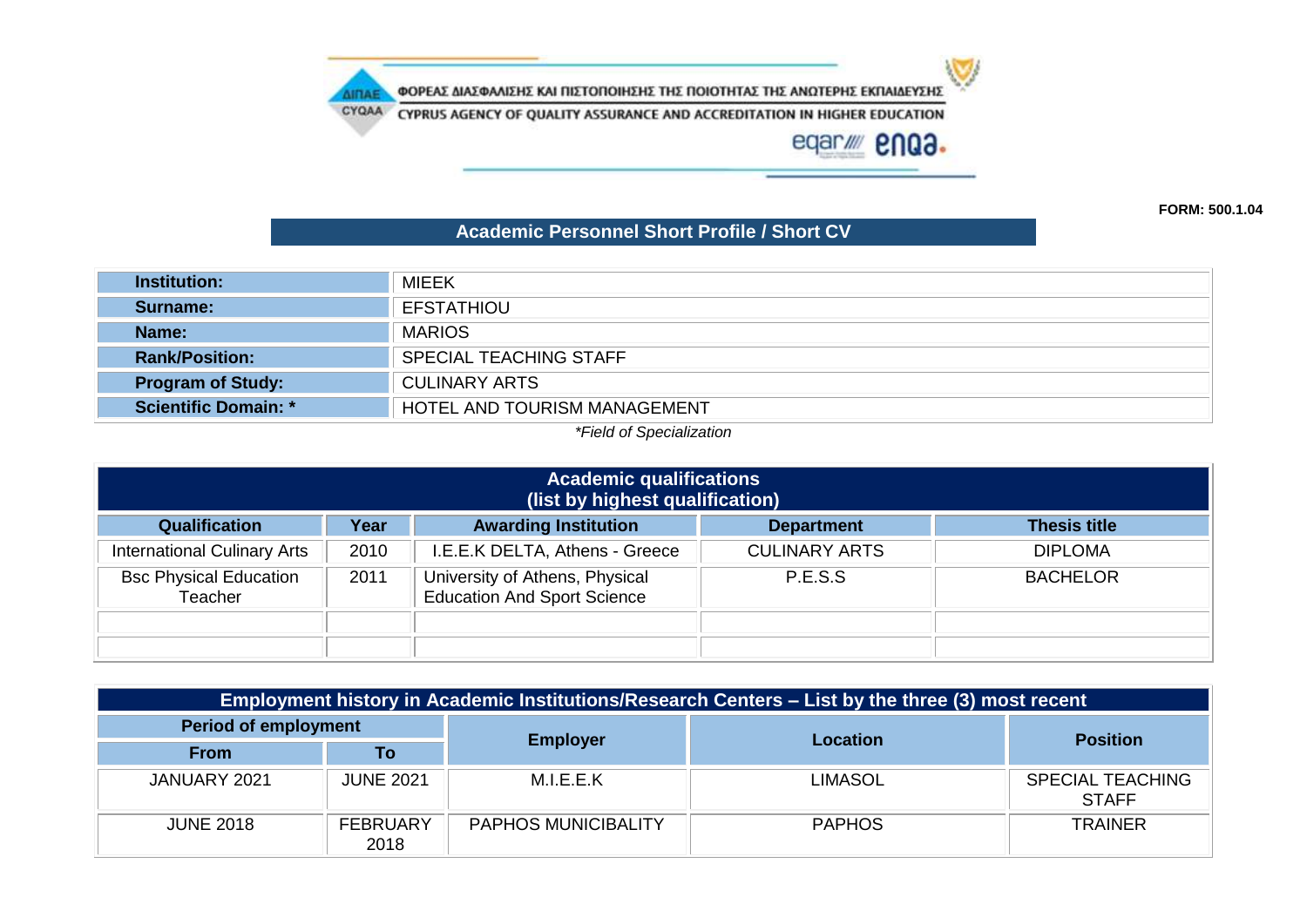

## eqar/ **2003.**

| 2014<br>חה<br>_DF.<br>71 | <b>JUNE</b><br>2015 | $  -$<br>MES $^{\circ}$<br>COLI<br>זענ<br>.EGE<br>റ∪<br>10 J. | PAPHO <sup>r</sup> | <b>URER</b><br>. . |
|--------------------------|---------------------|---------------------------------------------------------------|--------------------|--------------------|
|                          |                     |                                                               |                    |                    |

| Key refereed journal papers, monographs, books, conference publications etc. List the five (5) more recent and other five<br>(5) selected - (max total 10) |      |       |                      |                                                       |      |              |
|------------------------------------------------------------------------------------------------------------------------------------------------------------|------|-------|----------------------|-------------------------------------------------------|------|--------------|
| <b>Ref. Number</b>                                                                                                                                         | Year | Title | <b>Other authors</b> | Journal and<br><b>Publisher/</b><br><b>Conference</b> | Vol. | <b>Pages</b> |
|                                                                                                                                                            |      |       |                      |                                                       |      |              |
|                                                                                                                                                            |      |       |                      |                                                       |      |              |

|                    | <b>Exhibitions (where applicable). List the five (5) more recent and other five (5) selected.</b><br>(max total 10) |  |  |  |  |  |
|--------------------|---------------------------------------------------------------------------------------------------------------------|--|--|--|--|--|
| <b>Ref. Number</b> | <b>Role in Exhibition</b><br><b>International / Local</b><br><b>Date</b><br><b>Topic</b><br>Location*               |  |  |  |  |  |
|                    |                                                                                                                     |  |  |  |  |  |
|                    |                                                                                                                     |  |  |  |  |  |

\**Specify venue, geographic location etc*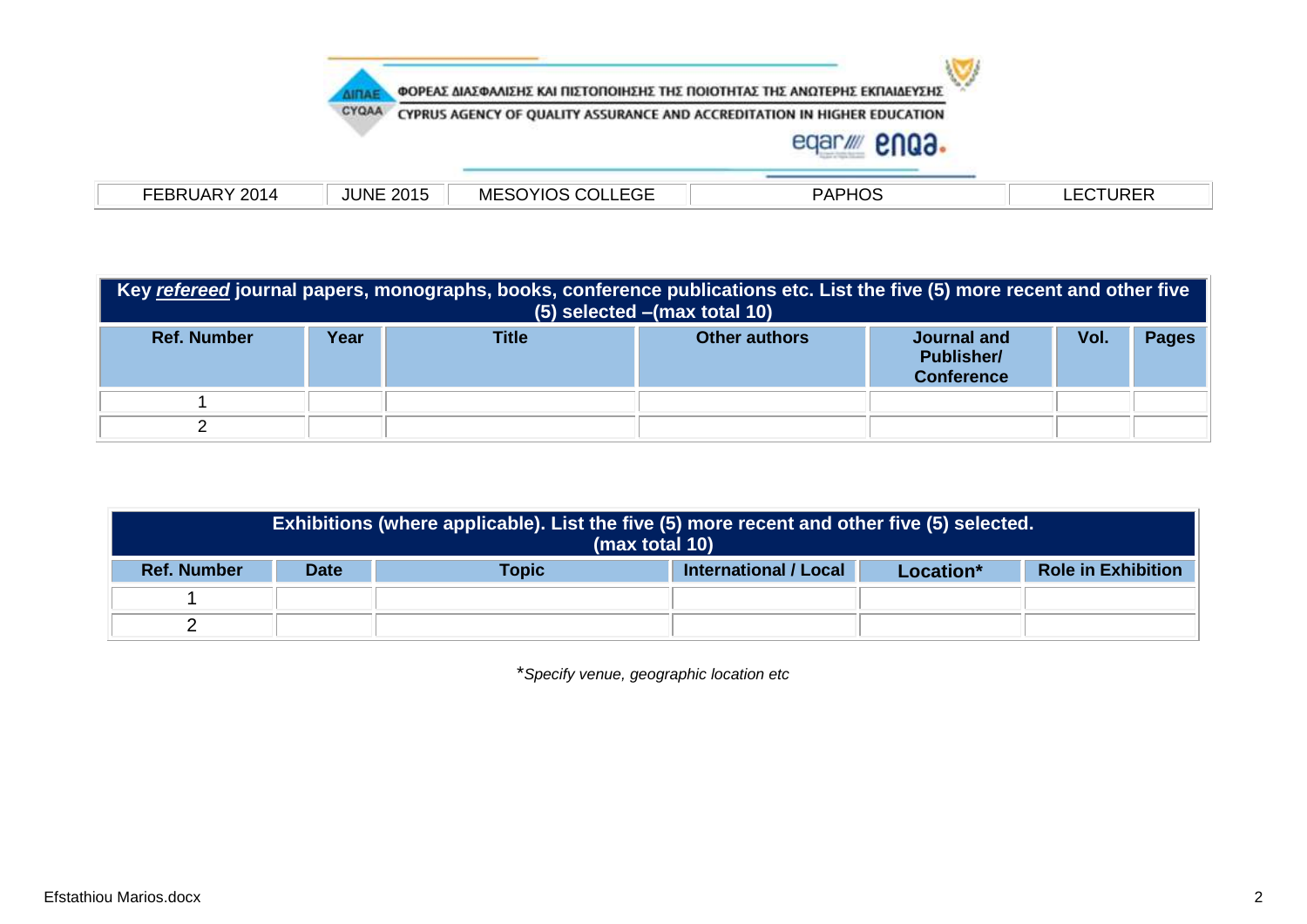

يون

eqar/ enQ3.



*\*Project Role: i.e. Scientific/Project Coordinator, Research Team Member, Researcher, Assistant Researcher, other*

|                    | Academic Consulting Services and/or Participation in Councils / Boards/ Editorial Committees.<br>List the five (5) more recent (Optional Entry) |  |  |  |  |
|--------------------|-------------------------------------------------------------------------------------------------------------------------------------------------|--|--|--|--|
| <b>Ref. Number</b> | Organization<br><b>Period</b><br><b>Title of Position or Service</b><br><b>Key Activities</b>                                                   |  |  |  |  |
|                    |                                                                                                                                                 |  |  |  |  |
|                    |                                                                                                                                                 |  |  |  |  |

| Awards / International Recognition (where applicable). List the five (5) more recent and other five (5) selected.<br>(max total 10) (Optional Entry) |                         |                          |                                                                          |  |  |  |
|------------------------------------------------------------------------------------------------------------------------------------------------------|-------------------------|--------------------------|--------------------------------------------------------------------------|--|--|--|
| Ref.<br><b>Number</b>                                                                                                                                | <b>Date</b>             | <b>Title</b>             | <b>Awarded by:</b>                                                       |  |  |  |
|                                                                                                                                                      | <b>NOVEMBER</b><br>2014 | <b>TWO SILVER METALS</b> | <b>WORLD CUP CULINARY COMBETITION</b><br><b>LUXEMBURG</b>                |  |  |  |
| $\mathcal{P}$                                                                                                                                        | <b>FEBRUARY</b><br>2012 | <b>SILVER METAL</b>      | CHEF OF THE YEAR AWARD                                                   |  |  |  |
| 3                                                                                                                                                    | <b>FEBRUARY</b><br>2010 | <b>GOLD METAL</b>        | ARTISTIC PRESENTATION OF A SCULPTURE<br>MADE FROM BUTTER HO.RE.CA ATHENS |  |  |  |